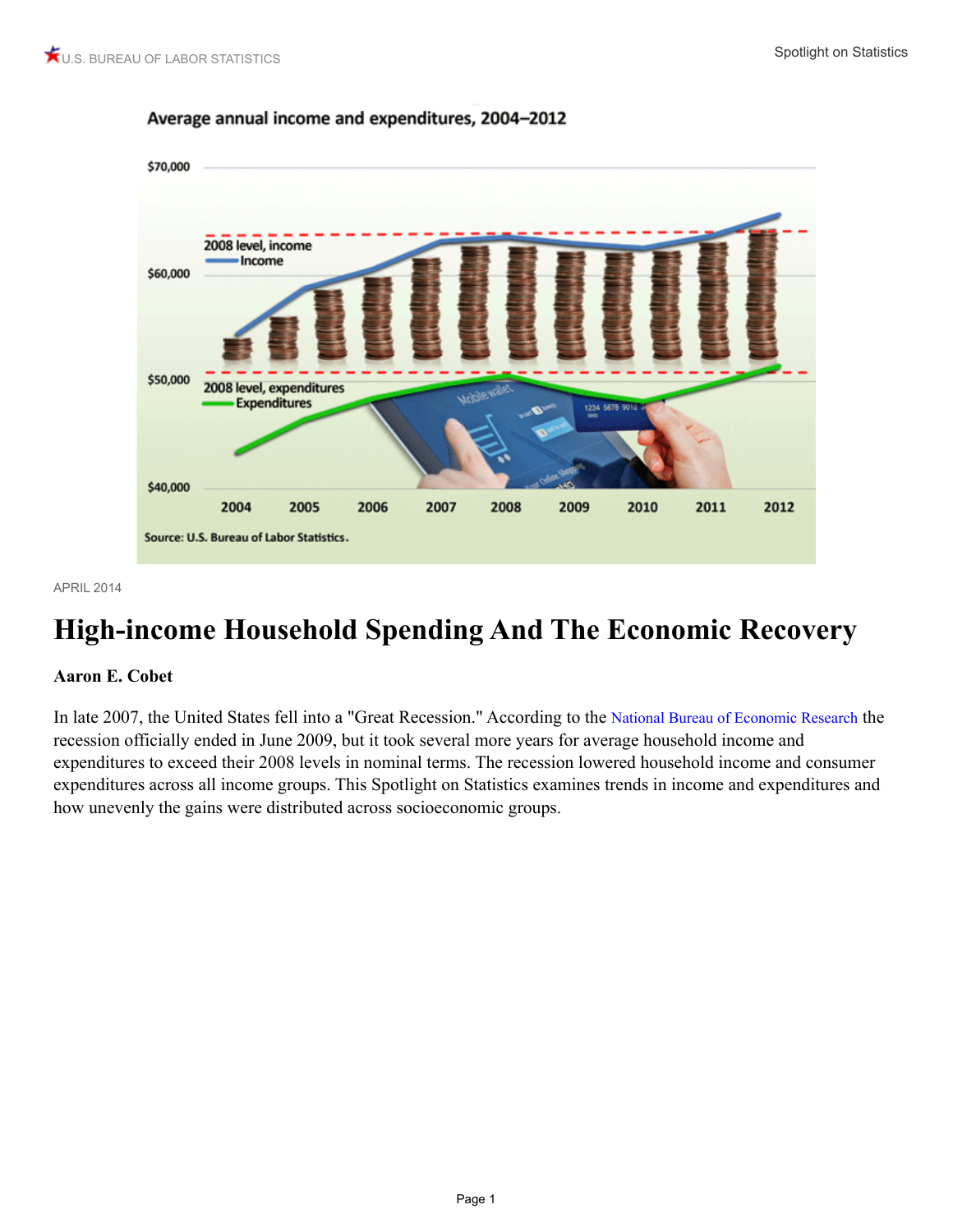### **Income and expenditures have returned to 2008 levels**

Average levels of income and expenditures have returned to prerecession levels in nominal dollars, which are not adjusted for price inflation. In 2011, average household income exceeded the 2008 level. Similarly, in 2012, average consumer expenditures exceeded 2008 levels.

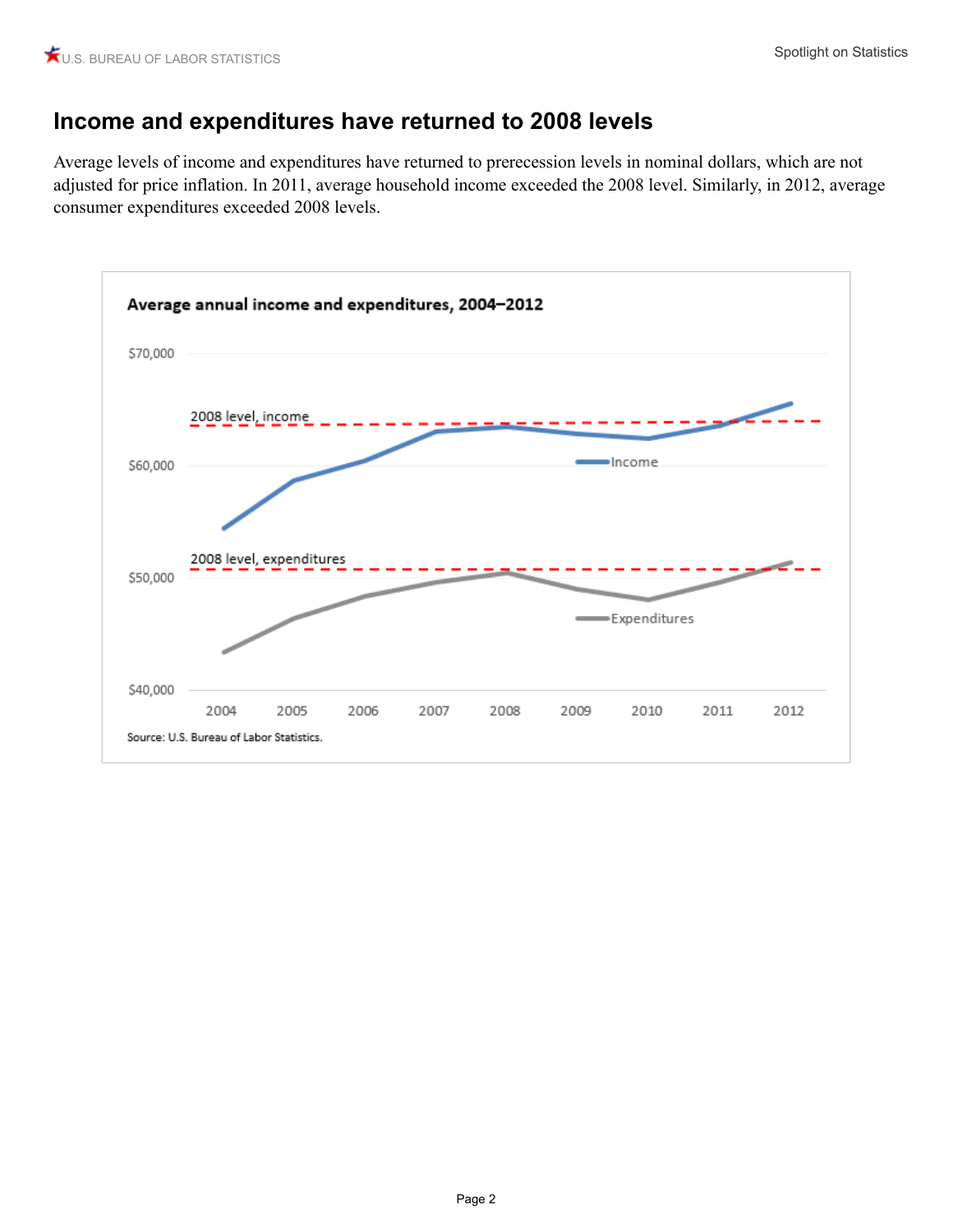# **Income grew predominantly for the higher income quintiles**

While average income has returned to prerecession levels, income gains have been distributed unevenly across income quintiles. (Income quintiles are five equally sized groups of households that have been divided from lowest to highest according to their annual income.) Between 2008 and 2012, the highest income quintile accounted for more than 80 percent of the total increase in household income in the United States. The fourth income quintile also experienced a significant gain between 2008 and 2012, while the lowest, second, and third income quintiles experienced essentially no change in income.

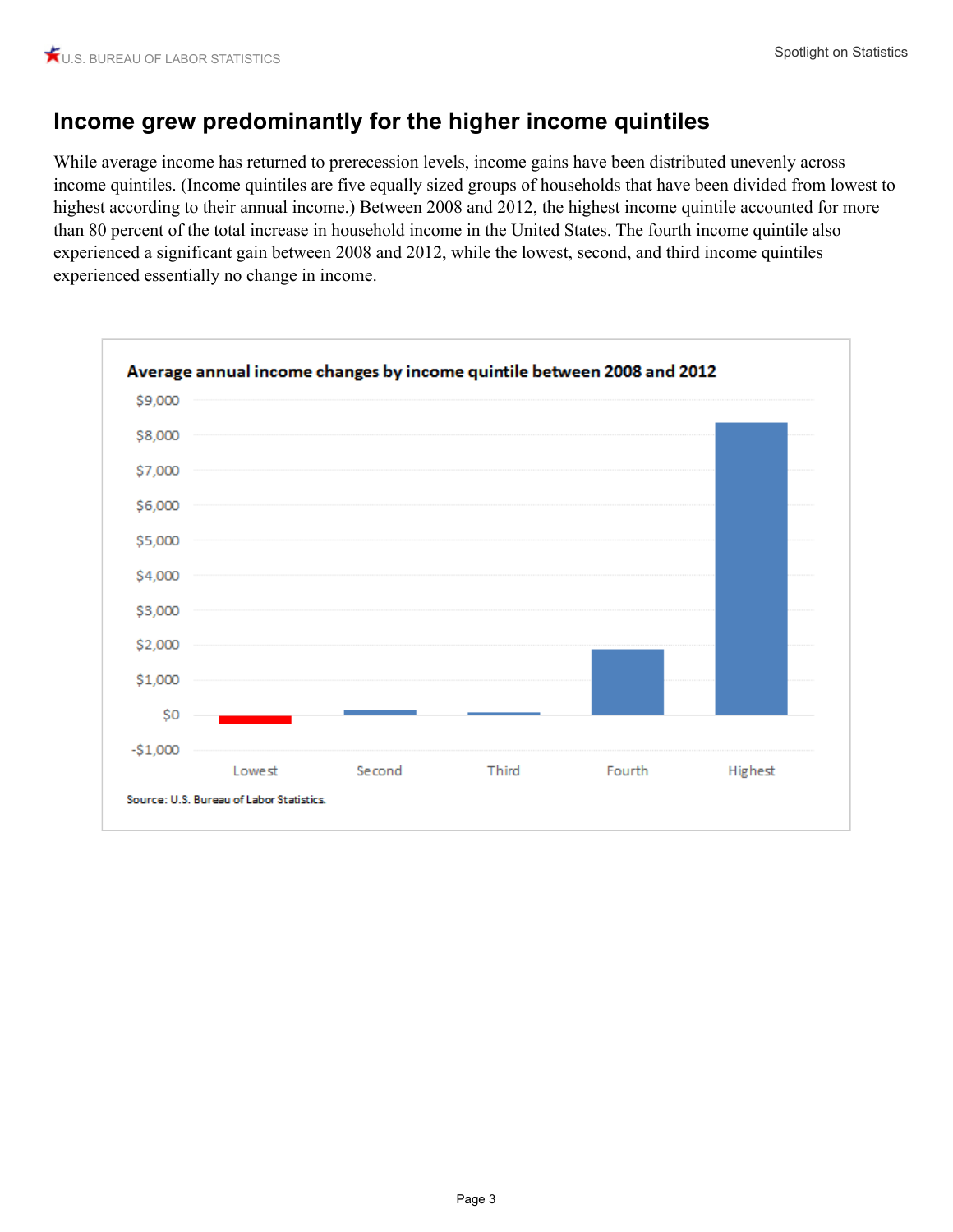# **Expenditures also grew more for the higher income quintiles**

The expenditure gains were also distributed unevenly, but their distribution was less extreme than the distribution of income. Between 2008 and 2012, the expenditure increases of the highest income quintile accounted for almost half of the total spending gains across all five quintiles.

The expenditure increases of the fourth quintile were roughly equal to the combined spending increases of the lowest three quintiles. However, the second income quintile also recorded notable expenditure increases.

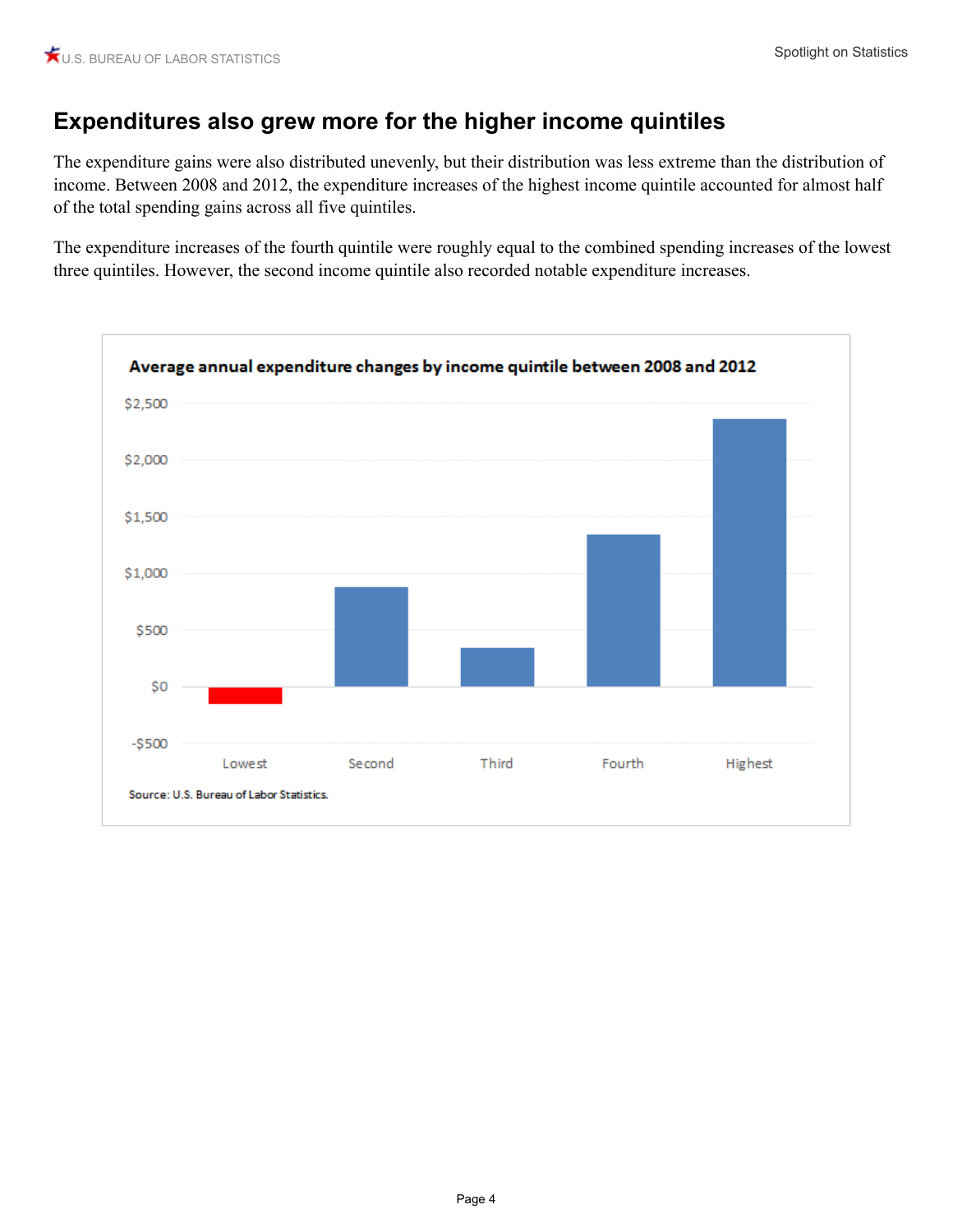## **Sources of increased expenditures in the highest quintile**

Between 2008 and 2012, the highest income quintile increased overall spending by more than \$2,300. Spending increased by about \$3,800 in nine categories, while spending decreased by about \$1,500 in five categories.

The largest spending increases were for health care, transportation, and education. Health care spending increased because of higher expenditures for health insurance and medical supplies; transportation spending increased because of vehicle purchases; and education spending increased because of college tuition. The largest spending decreases were for housing.

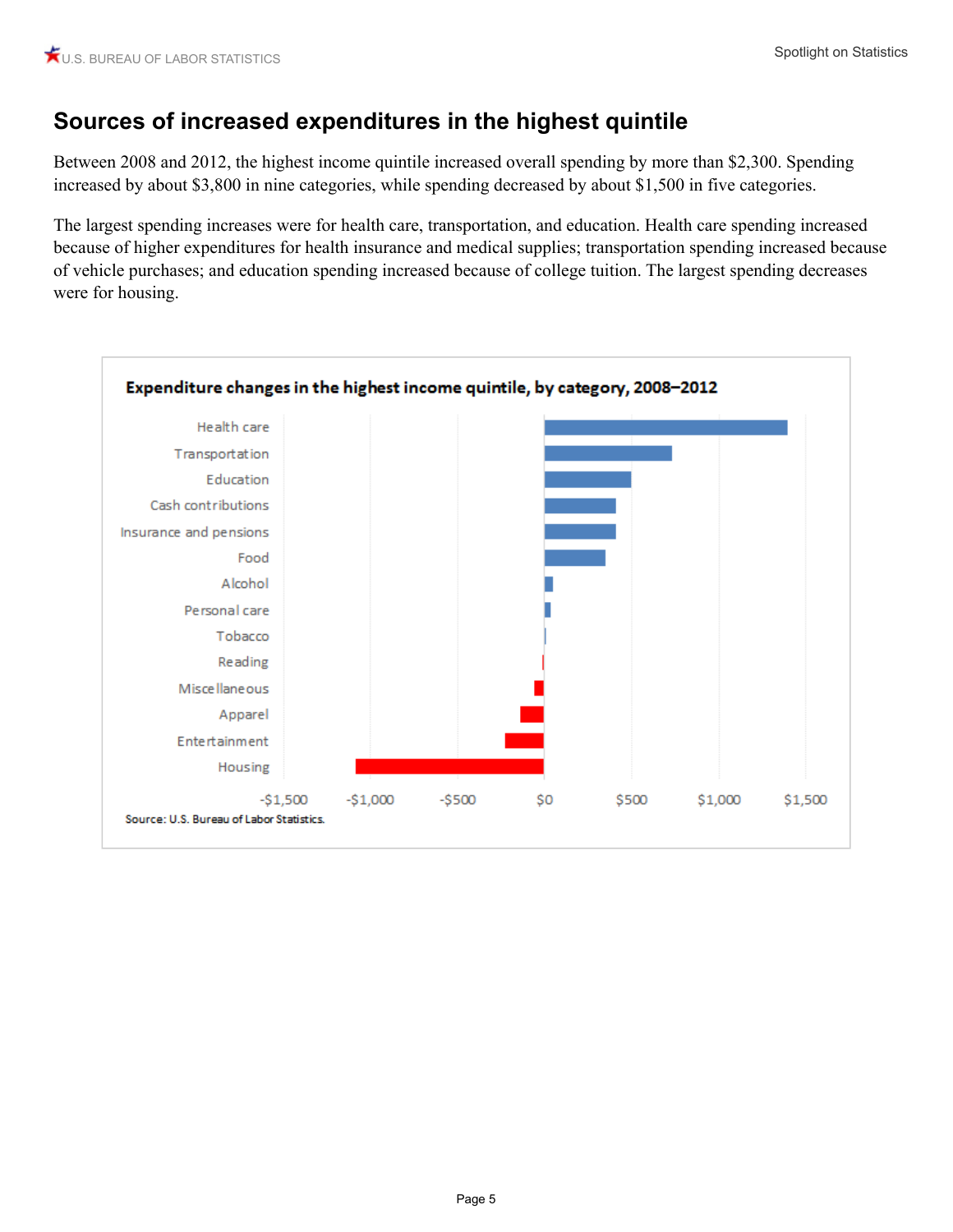### **Sources of decreased expenditures in the lowest quintile**

Between 2008 and 2012, the lowest income quintile decreased overall spending by about \$150. Spending decreased by about \$490 in seven categories and increased by about \$340 in seven categories.

The decline in spending was due to lower expenditures on apparel—specifically women's apparel—and the main increase in spending was because of higher cash contributions. Cash contributions include money given to people or organizations outside the household, such as alimony payments or contributions to charitable organizations.

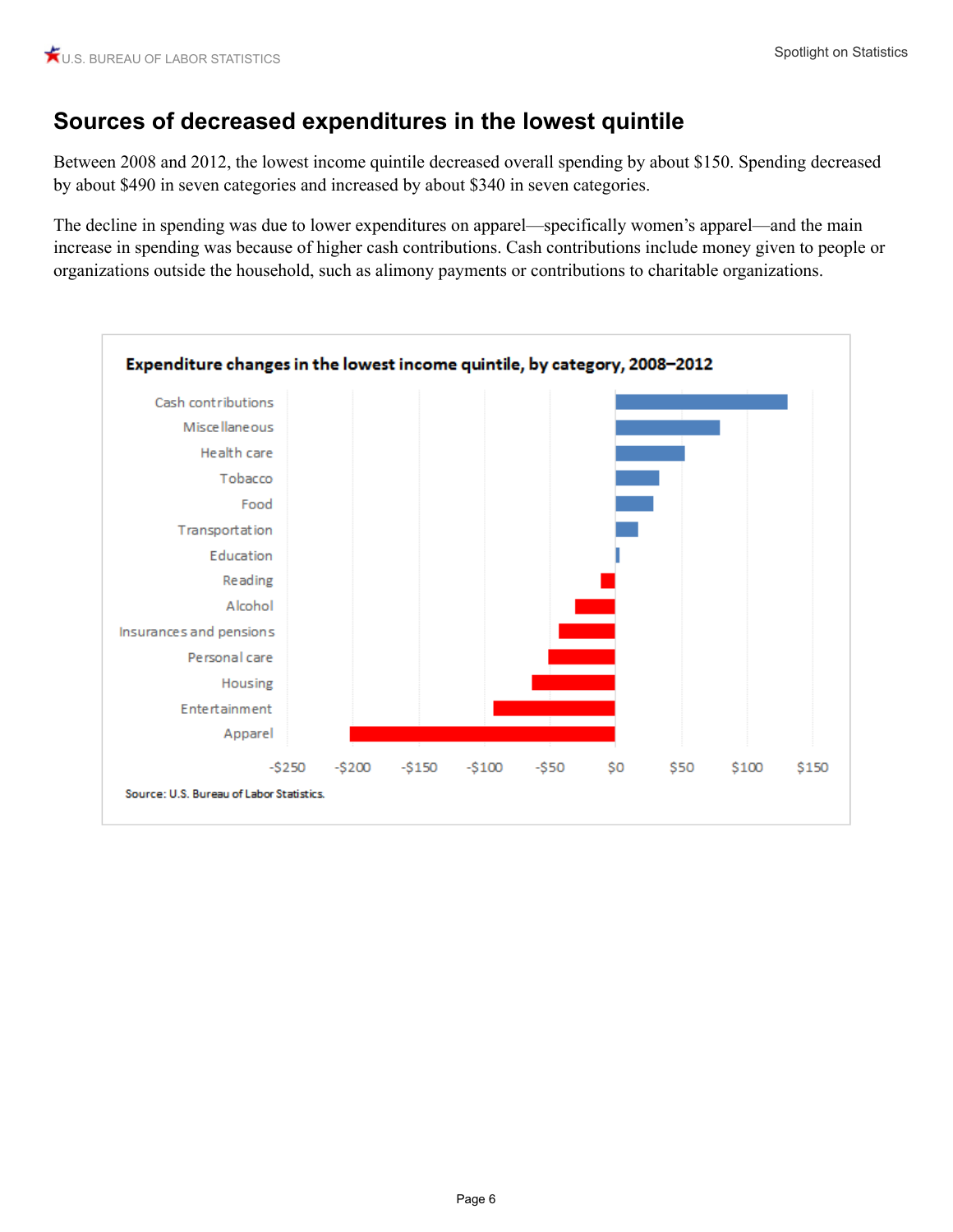# **Total household income and expenditures by income levels**

The income and expenditure trends across different socioeconomic groups are more pronounced at the extremes of the income spectrum. Between 2004 and 2012, the total income of all households who earned more than \$150,000 (7 percent of the U.S. population in 2012) increased by 9 percent, while the total income of all households who earned less than \$30,000 (33 percent of the population in 2012) decreased by 1 percent.

During the same time period, each income group's expenditure trends behaved similarly to their income trends. The total expenditures of all households earning more than \$150,000 increased by 9 percent, while the total expenditures of all households earning less than \$30,000 increased only by 1 percent.